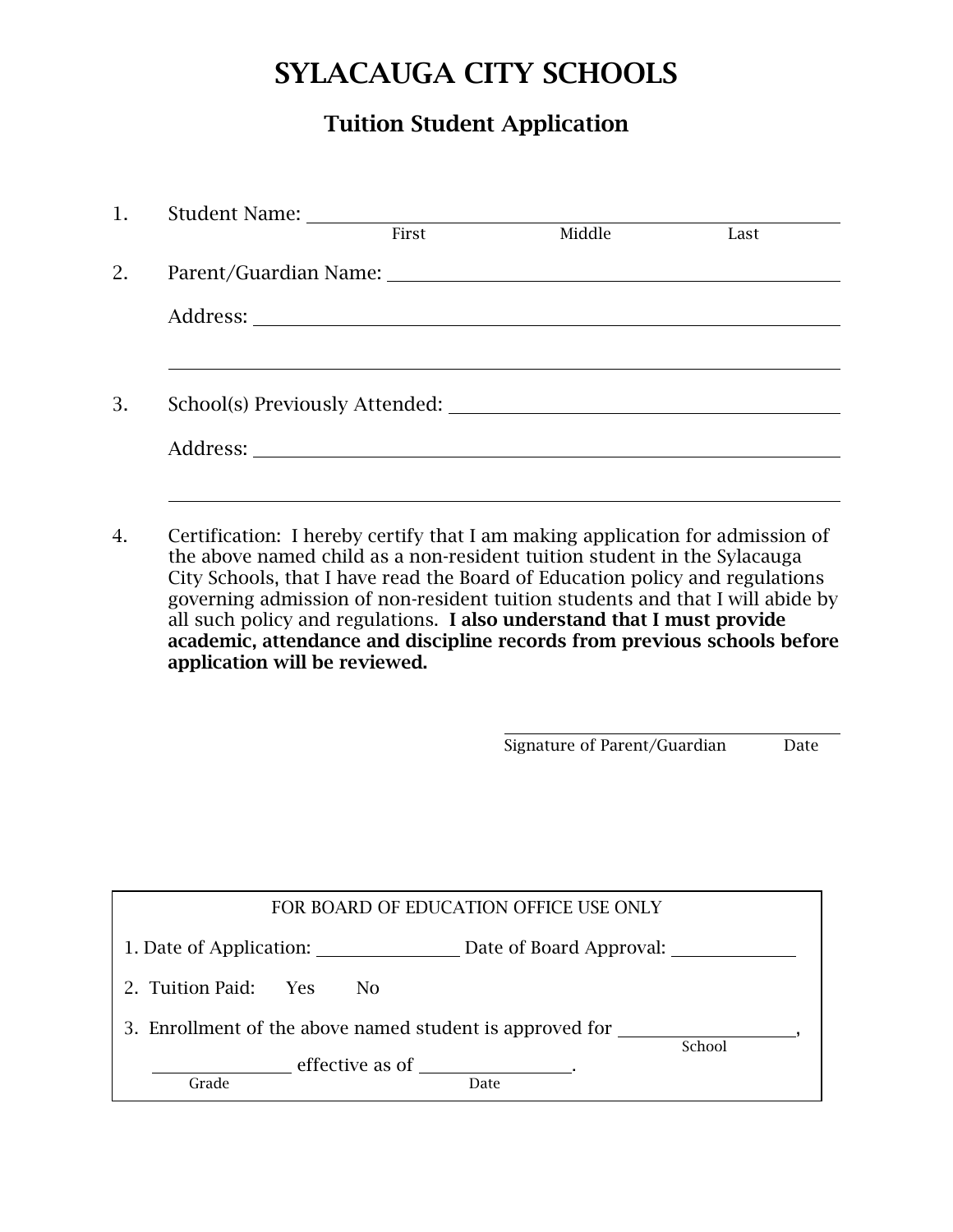#### **SYLACAUGA CITY SCHOOLS APPLICATION FOR STUDENT ENROLLMENT Must be completed by Parent/Legal Guardian**

| DATE SCHOOL SCHOOL                                                                                                                                                                                                             |                                        |                     | GRADE                                                                                                                                                                                                                          |  |
|--------------------------------------------------------------------------------------------------------------------------------------------------------------------------------------------------------------------------------|----------------------------------------|---------------------|--------------------------------------------------------------------------------------------------------------------------------------------------------------------------------------------------------------------------------|--|
|                                                                                                                                                                                                                                |                                        |                     |                                                                                                                                                                                                                                |  |
|                                                                                                                                                                                                                                |                                        |                     |                                                                                                                                                                                                                                |  |
|                                                                                                                                                                                                                                |                                        |                     |                                                                                                                                                                                                                                |  |
|                                                                                                                                                                                                                                |                                        |                     |                                                                                                                                                                                                                                |  |
|                                                                                                                                                                                                                                |                                        |                     | RACE: CASIAN CBLACK CHISPANIC CAM. INDIAN CMULTI CWHITE CPACIFIC ISLANDER                                                                                                                                                      |  |
|                                                                                                                                                                                                                                |                                        |                     | <b>CHILD LIVES WITH:</b> $\Box$ PARENTS $\Box$ MOTHER $\Box$ FATHER $\Box$ GUARDIAN: RELATION                                                                                                                                  |  |
|                                                                                                                                                                                                                                |                                        |                     |                                                                                                                                                                                                                                |  |
| Yes                                                                                                                                                                                                                            | $\sim$ No                              |                     | DOES THIS CHILD RECEIVE SPECIAL EDUCATION SERVICES, INCLUDING SPEECH OR GIFTED SERVICES?                                                                                                                                       |  |
| PARENT(S)/GUARDIAN NAME: ** If guardian, provide school with a copy of guardianship papers.**                                                                                                                                  |                                        |                     |                                                                                                                                                                                                                                |  |
| MOTHER/GUARDIAN NOTHER/LETTER OF THE MANUSCRIPTION OF THE MANUSCRIPTION OF THE MANUSCRIPTION OF THE MANUSCRIPTION OF THE MANUSCRIPTION OF THE MANUSCRIPTION OF THE MANUSCRIPTION OF THE MANUSCRIPTION OF THE MANUSCRIPTION OF  |                                        |                     |                                                                                                                                                                                                                                |  |
|                                                                                                                                                                                                                                |                                        |                     |                                                                                                                                                                                                                                |  |
|                                                                                                                                                                                                                                |                                        |                     |                                                                                                                                                                                                                                |  |
| FATHER/GUARDIAN NAME AND THE RESERVE OF A SERIES AND THE RESERVE OF A SERIES OF A SERIES OF A SERIES OF A SERIES OF A SERIES OF A SERIES OF A SERIES OF A SERIES OF A SERIES OF A SERIES OF A SERIES OF A SERIES OF A SERIES O |                                        |                     |                                                                                                                                                                                                                                |  |
|                                                                                                                                                                                                                                |                                        |                     |                                                                                                                                                                                                                                |  |
|                                                                                                                                                                                                                                |                                        |                     |                                                                                                                                                                                                                                |  |
|                                                                                                                                                                                                                                |                                        |                     |                                                                                                                                                                                                                                |  |
|                                                                                                                                                                                                                                |                                        |                     | EMERGENCY CONTACTS: (PLEASE LIST NUMBERS OTHER THAN YOUR OWNVERY IMPORTANT!!!)                                                                                                                                                 |  |
| <b>EMERGENCY #1</b><br><b>CONTACT</b>                                                                                                                                                                                          | <u> 1980 - Jan Barbara Barbara, ma</u> | <b>EMERGENCY #2</b> | CONTACT                                                                                                                                                                                                                        |  |
| Relation Phone Phone                                                                                                                                                                                                           |                                        |                     | Relation Phone Phone                                                                                                                                                                                                           |  |
| THESE PEOPLE HAVE PERMISSION TO CHECK MY CHILD OUT OF SCHOOL:                                                                                                                                                                  |                                        |                     |                                                                                                                                                                                                                                |  |
|                                                                                                                                                                                                                                |                                        |                     | 1. Relation Phone Phone Phone Phone Phone Phone Phone Phone Phone Phone Phone Phone Phone Phone Phone Phone Phone Phone Phone Phone Phone Phone Phone Phone Phone Phone Phone Phone Phone Phone Phone Phone Phone Phone Phone  |  |
|                                                                                                                                                                                                                                |                                        |                     | 2. $\qquad \qquad$ Relation $\qquad \qquad$ Phone $\qquad \qquad$                                                                                                                                                              |  |
|                                                                                                                                                                                                                                |                                        |                     | 3. Phone Phone Phone Phone Phone Phone Phone Phone Phone Phone Phone Phone Phone Phone Phone Phone Phone Phone Phone Phone Phone Phone Phone Phone Phone Phone Phone Phone Phone Phone Phone Phone Phone Phone Phone Phone Pho |  |
|                                                                                                                                                                                                                                |                                        |                     | 4. Relation Relation Relation Phone Relation                                                                                                                                                                                   |  |

#### **PARENT SIGNATURE**

\*Disclosure of your child's social security number (SSN) is voluntary. If you elect not to provide a SSN, a temporary identification number will be generated and utilized instead. Your child's SSN is being requested for use in conjunction with enrollment in school as provided in Ala. Admin. Code §290-3-1-.02(2)(b)(2). It will be used as a means of identification in the statewide student management system.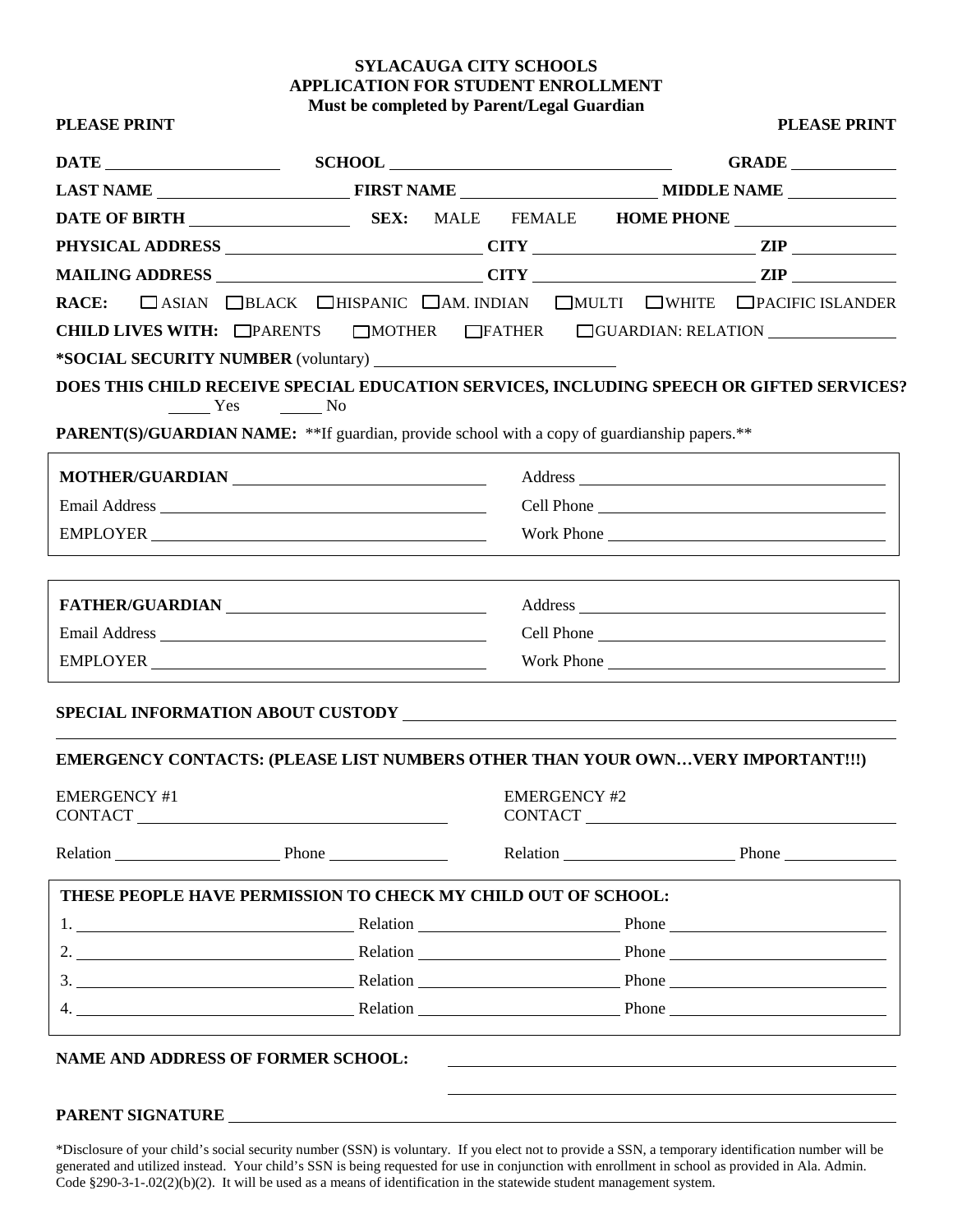#### NON-RESIDENT STUDENT TUITION

Students who do not reside within the boundaries of the Sylacauga City Schools may attend the district upon payment of a non-resident tuition fee as established by the Board of Education except those students who are resident in districts under Federal Court supervision shall not be considered for tuition enrollment. The tuition fee will be established as a factor of total cost per student less state foundation and categorical funding excluding state capital purchase funds. Student enrollment status will be reviewed on an annual basis. \*Acceptance and placement of non-resident students will be at the discretion of the board of education. The board will consider the following factors in accepting students:

- a. availability of space at the grade level and building requested
- b. previous attendance, academic performance, discipline records, educational program, and payment history

At the discretion of the Board, the right to attend the district may be revoked for flagrant and/or persistent violation of the district's student code of conduct and/or School Board Policy. No student currently under suspension, expulsion or other disciplinary action by another school district will be considered for membership in Sylacauga City Schools. The Board will not provide transportation except when students can be transported on regular routes for resident students.

Tuition is due and payable before the first day of each semester. Failure to pay tuition as agreed will result in discontinuing the student's membership status. If the parent of the non-resident student is the owner of a business located within the Sylacauga city limits, tuition credit will be granted equal to the amount of city school property taxes paid in the previous tax year.

#### REGULATIONS FOR ADMISSION OF TUITION STUDENTS

- 1. Parents/legal guardians desiring to enroll a child in the Sylacauga City Schools may make application for consideration by filing a Tuition Student Application form at the Board of Education office.
- 2. A separate application should be filed for each student being considered for admission.
- 3. An enrollment information form must be completed for each applicant.
- 4. Students will be permitted to enroll only after approval by the Board of Education.
- 5. Students may enroll upon presenting a receipt indication that the annual tuition has been paid. Any exceptions to this requirement must be approved by the superintendent.
- 6. Students will be assigned to a school building and classroom based on the availability of space.
- 7. Parents/legal guardians will be required to provide the district with previous record of attendance, academic performance and discipline.
- 8. If you move within the city limits or your property is annexed during the school year, tuition will be refunded to you on a pro-rata basis.
- 9. If you withdraw your child or if your child is dismissed during the school year, tuition is non-refundable.